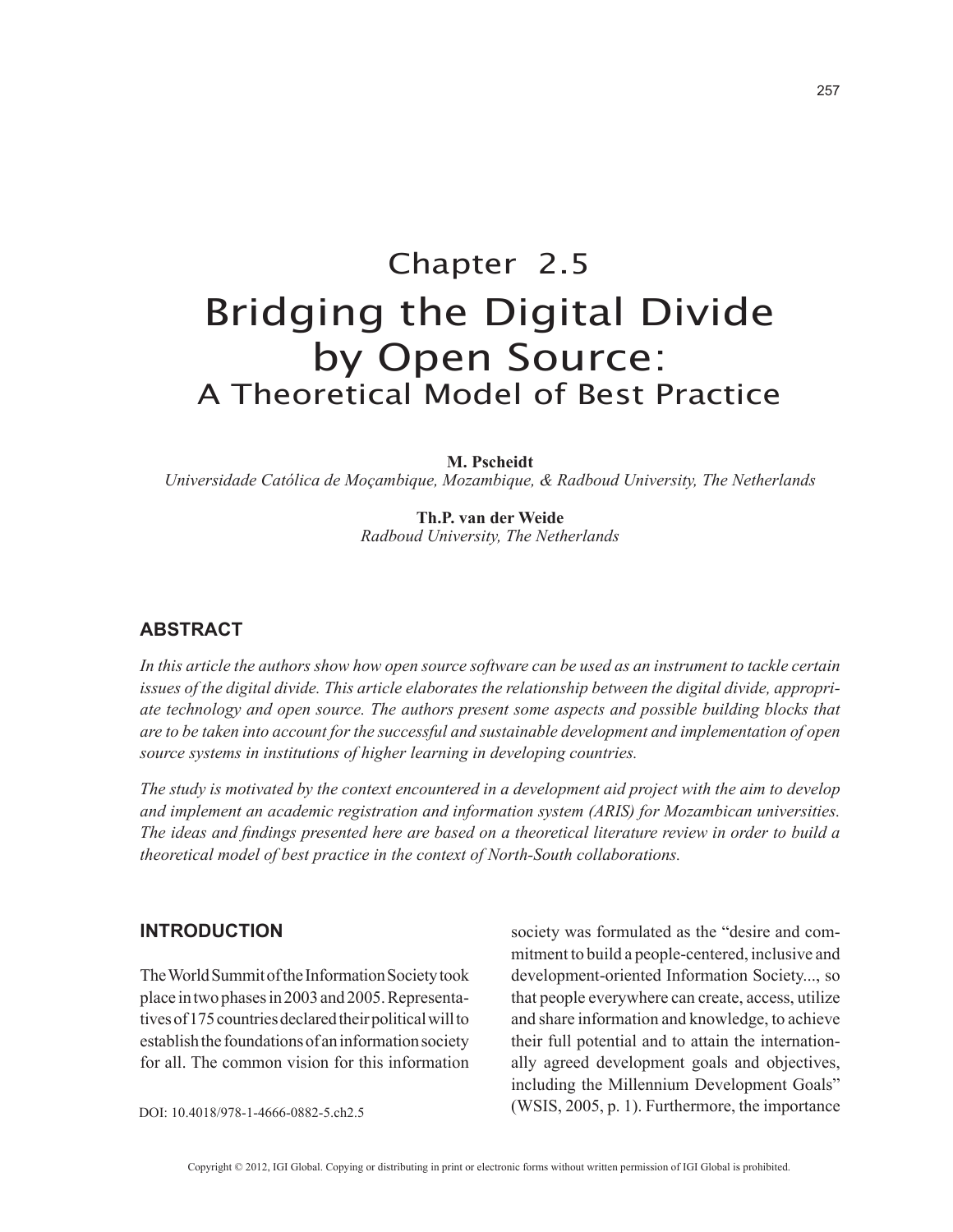is underlined of removing barriers to bridging the digital divide, particularly those that hinder the full achievement of the economic, social and cultural development of countries and the welfare of their people, in particular in developing countries.

The digital divide has been defined various times by different entities. Many definitions distinguish those who have access to modern information technology and those who have not. Some definitions take into account not only the access but also the capability to use the technology (see for example the definition at WhatIs, 2009). The WSIS follow up report enforces the actual use of information technology (WSIS, 2008); it is argued that since it is already within reach that more than half the world's inhabitants have access to ICTs, at some point in the medium-term the digital divide will no longer be related to basic ICT access, but will be measured in levels of ICT use.

In his analysis of the digital divide Gurstein (2003) proposed "effective use" as the goal to be achieved rather than simply access to ICTs and the information society. Access ensures opportunities to "consume" Internet enabled services. Provision of access to infrastructure and end user terminals may bridge the "hardware divide", but access on its own is a passive mechanism. It needs to be extended with or embedded in a greater context. What is significant is both having access as well as the knowledge, skills, and supportive organizational and social structures in order to achieve social and community objectives. For development to occur access is a precondition. But the focus has to be on the whole development process including infrastructure, hardware, software, and social organizational elements. In an information society ICTs are an essential means of production, and their effective and productive use increasingly distinguish the haves from the have not's. Local communities need to train their capabilities so that they can produce, not only consume, and that end users can do locally significant things with technology tools to which they have access.

Effective use occurs in social settings including the family, work groups and communities and is therefore context dependent. What is appropriate in one context may not be in a different context. A Community Informatics approach to support local effective use would be a participatory design, where application design is done with full participation of the end users and the local community. In this way, an application is directly linked to local needs and creates local ownership and local champions who can provide feedback on its development and evolution.

Community Informatics (CI) is an interdisciplinary approach utilizing ICTs to enable and empower community processes. According to Gurstein (2007) the objective of CI is to use ICT to enable the achievement of community objectives including overcoming "digital divides" both within and between communities. CI can be used to examine how and under what conditions ICT access can be made useful to the range of excluded populations and communities and particularly to support local economic development, social justice, and political empowerment using the Internet.

Open source software removes barriers to participation. At a minimum it offers access to source code. To become productive and make effective use, potential participants need skills in software development and communication. CI practices can enable local participants if embedded in an appropriate fashion that takes into account the local context. In this paper we want to present options how development cooperation projects between North and South can support developing countries in creating these skills, and thereby respond to the challenges of the digital divide.

We will outline the potential of open source software as a methodology to involve local stakeholders, to facilitate local ownership and achieve effective use. We will use the concepts of Appropriate Technology and the Appropriate ICT framework, which in turn is based on CI concepts. Furthermore, we will review literature in order to help determine how to select and design technolo